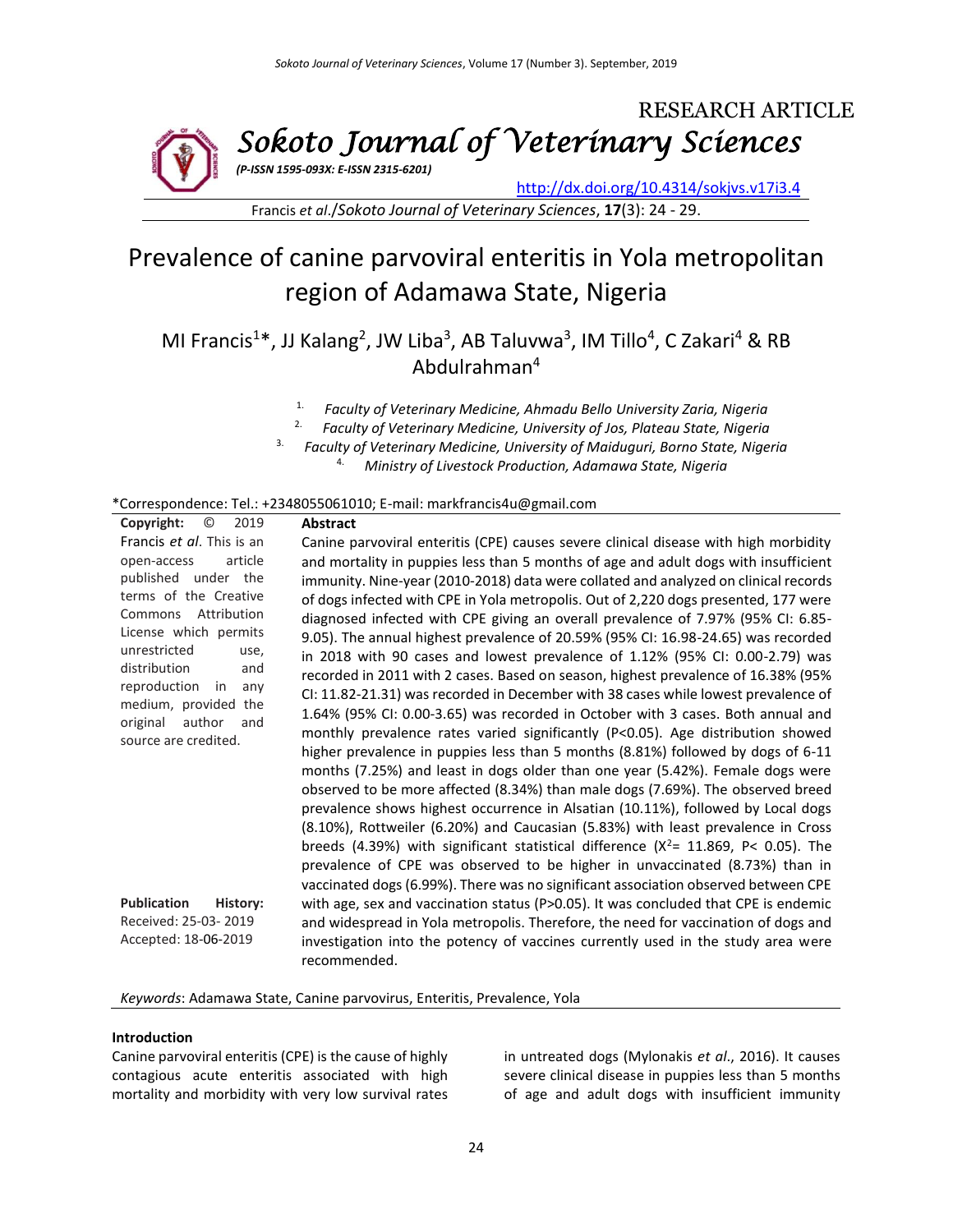(Sykes, 2014; Mylonakis *et al*., 2016). Canine parvoviral enteritis is caused by three variants of canine parvovirus type-2 (CPV2a, CPV2b and CPV2c) which are the leading cause of morbidity and mortality worldwide and are thought to have similar pathogenicity leading to indistinguishable clinical disease with broader host range (Goddard & Leisewitz, 2010; Marcovich *et al*., 2012).

Canine parvovirus is a contagious viral disease of dogs characterised by vomiting, foul-smelling diarrhea ranging from mucoid to hemorrhagic, dehydration, fever, lethargy, myocarditis, hypoglycaemia and leucopenia (Streck *et al*., 2009; Mylonakis *et al*., 2016). The incubation period following experimental or natural exposure ranges from 4 to 14 days and shedding of the virus commences few days prior to the occurrence of clinical signs (Sykes, 2014; Mylonakis *et al*., 2016). The transmission of parvovirus infection is basically by direct contact with infected dogs or indirectly by contact with contaminated faecal materials (Sykes, 2014). The virus has the capacity to infect the epithelial cells of the intestinal wall and consequent sloughing off of the mucosal wall of the intestine if nothing is done to curb the disease in the affected animal (Ogbu *et al*., 2016).

Canine parvoviralenteritis presents clinical signs that are similar to those of other causes of acute gastrointestinal disorders, including canine distemper infection and other viral enteritis, hemorrhagic gastroenteritis, enteric bacterial infections such as salmonellosis, acute pancreatitis, hypoadrenocorticism, inflammatory bowel disease, intestinal intussusception, gastrointestinal foreign bodies and various intoxications (Mylonakis *et al*., 2016). Therefore, clinical diagnosis of CPE necessitates the combination of clinical and clinicopathological abnormalities along with the detection of the viral antigen using polymerase chain reaction (PCR) (Mylonakis *et al*., 2016). The diagnosis using PCR is highly recommended on faecal samples, in addition to histopathology and immunohistochemistry on necropsy specimens. However, in a poor resource setting, a rapid CPE antigen test kit may be employed especially in dogs showing evidence of diarrhoea (Nahat *et al*., 2015).

Treatment for CPE is largely supportive and symptomatic. The principal components of treatment include fluid therapy with 5% dextrose saline or lactated ringers solution depending on the severity of dehydration. Antibiotic treatment (Ampicillin 20- 40mg/kg IM, Gentamycin 4.4mg/kg IM); antiemetics (Metoclopramide 0.2-0.4mg/kg IV; Chlorpromazine

0.5mg/kg IV) and nutritional support have proved effective in lowering mortality (Mylonakis *et al*., 2016). Survival rate of infected dogs may be as low as 9% if no treatment is undertaken, but aggressive treatment will lower mortality to 4% - 48% (Folitse *et al*., 2017). Effective immunization with polyvalent vaccine is essential for the protection of the individual dog (Mylonakis *et al*., 2016).

Canine parvoviral enteritis has been reported and documented in southern and central parts of Nigeria (Chollom *et al*., 2013; Shima *et al*., 2015; Apaa *et al*., 2016; Ogbu *et al*., 2016; Gberindyer *et al*., 2017). However, there was paucity of information on the disease in northeastern part of Nigeria more especially in Adamawa State despite the economic significance of the disease in dogs. The present study was undertaken to assess the several cases of mortality and morbidity due to CPE most tentatively diagnosed based on clinical signs of vomiting, foulsmelling diarrhea and dehydration in both vaccinated and unvaccinated dogs as well as to provide documented evidence of CPE in the study area.

## **Materials and Methods**

## *Study area*

The study was conducted in Yola metropolis of Adamawa State, Nigeria which lies within 7°0′0′′ and 11°0′0′′N and within 9°0′0′ and 13°0′0′E. (NPC, 2016). Adamawa is bordered by the states of Borno to the northwest, Gombe to the west and Taraba to the southwest. The metropolis has a considerable number of dog population. The common dog breeds seen in the area are indigenous/local and exotic breeds with many of them kept mostly for companionship as pets, security and for livelihood or commercial gains by dog breeders.

## *Data collection*

A 9-year (2010-2018) data was collated on tentatively diagnosed cases of CPE from clinical records of dogs presented at Jambutu Veterinary Clinic in Yola metropolis. Data were abstracted by carefully reviewing the case records. Selection of cases was based on history, clinical signs and tentative diagnosis of CPE recorded. Age, sex, breed and vaccination status of each dog as well as month and year, when diagnosis was made were recorded. The vaccination history was categorized into two, namely vaccinated and unvaccinated. Most of the dogs admitted in the clinic were from within the Yola metropolis.

## *Data analysis*

Data collected were analyzed using Statistical Package for Social Sciences (SPSS) version 2.0 Test of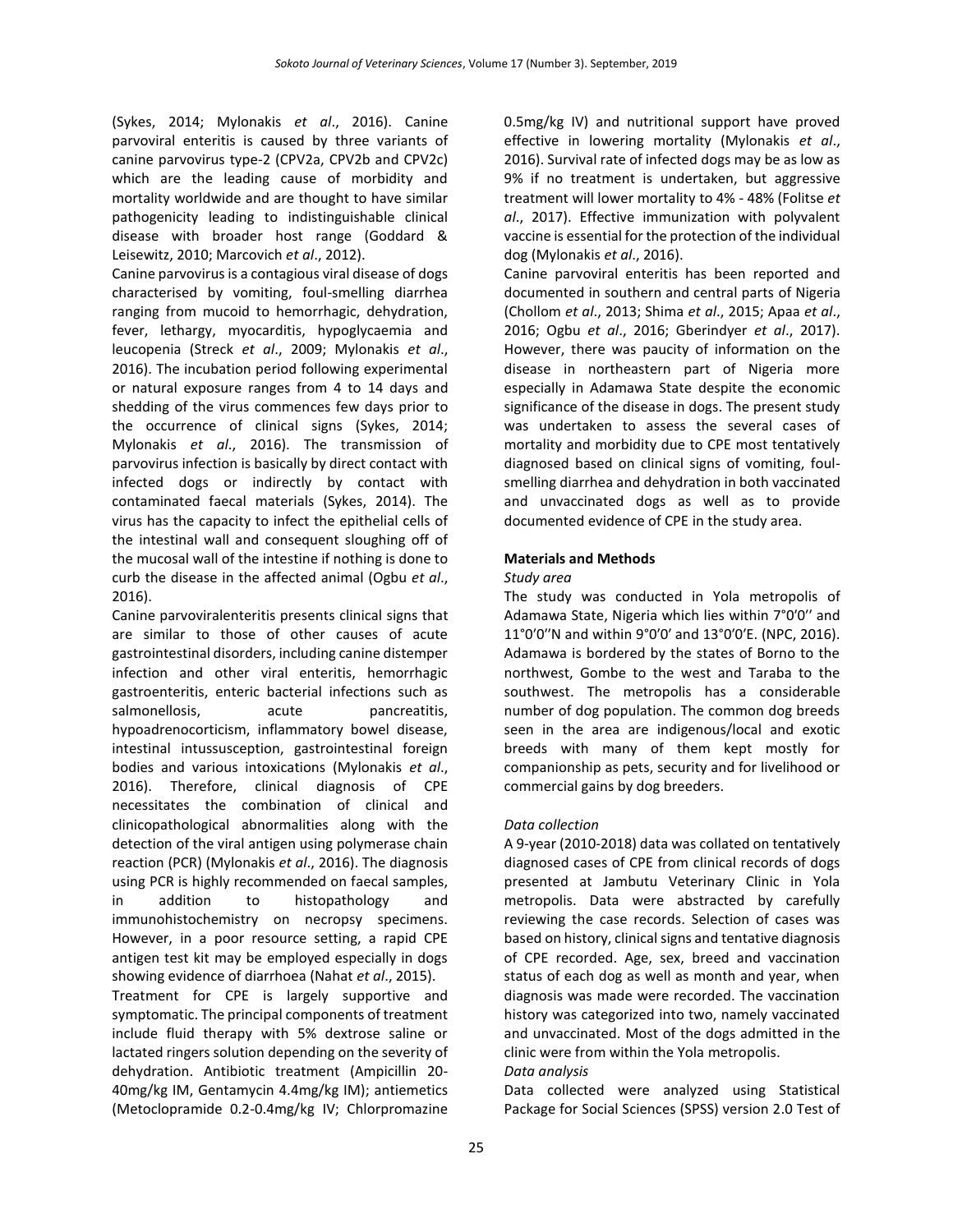Association between canine parvoviral enteritis and age, sex, breed and vaccination status was measured using Chi-square  $(X^2)$  analysis at 95% confidence interval and the value of P< 0.05 was considered statistically significant.

#### **Results**

Data collated for nine years (2010-2018) for CPE in Yola metropolis, Adamawa State are shown in Figure 1. A total of 2,220 dogs presented with different health challenges revealed 177 (7.97%) dogs with haemorrhagic diarrhea or anorexia with or without vomiting considered to be infected with canine parvoviral enteritis according to clinical diagnosis. The prevalences were observed to increase exponentially from 1.21-7.60% (2011-2013), decreases from 7.25- 3.02% (2014-2015) and then rise from 5.02-20.59% (2016-2018) with highest value of 20.59% (95% CI: 16.98-24.65) recorded in 2018.

Canine parvoviral enteritis was observed to affect dogs all year round (Figure 2). Highest prevalence of 16.38% (95% CI: 11.82-21.31) was recorded in dry season (December) and lowest prevalence of 1.64% (95% CI: 0.00-3.65) was recorded towards the end of rainy season (October). The annual and monthly prevalence rates varied significantly (P<0.05).

The distribution of CPE cases by age, sex, breed and vaccination status is shown on Table 1. Age distribution of dogs presented with CPE showed higher prevalence in puppies less than 5 months (8.81%) followed by dogs of 6-11 months (7.25%) and least in dogs older than one year (5.42%). Female dogs had been observed to be more affected with CPE (8.34%) than male dogs (7.69%). The observed breed



 $X^2$  = 140.995 df = 8 P = 0.001

**Figure I**: Yearly prevalence of canine parvoviral enteritis in dogs in Yola metropolis

prevalence shows highest occurrence in Alsatian (10.11%), followed by Local dogs (8.10%), Rottweiler (6.20%) and Caucasian (5.83%) with least prevalence in Cross breeds (4.39%) with significant statistical difference ( $X^2$ = 11.869, df=4, P< 0.05). The prevalence of CPE was observed to be higher in unvaccinated (8.73%) than in vaccinated dogs (6.99%). Insignificant association was observed between CPE with age, sex and vaccination status (P>0.05).

#### **Discussion**

Canine parvoviral enteritis (CPE) has been documented as one of the most common infectious disorders and prevalent viral infections causing haemorrhagic diarrhea in puppies with high morbidity and mortality (Greene & Decaro, 2012). The present study revealed an increased endemicity of CPE with an estimated average prevalence of 7.79% (177/2220). The finding is lower than previous reports; 13.4% (Shima *et al*., 2015) in Effurun/Warri metropolis, Delta State and 61.0% (Adejumobi *et al*., 2017) in Ibadan, Oyo State. Chollom *et al*. (2013) also reported 47.7% prevalence in Jos, Plateau State using PCR. Higher prevalence of CPE was reported in other parts of the world (Gombac *et al*., 2008; Mcree *et al*., 2014; Reddy *et al*., 2015; Folitse *et al*., 2017). From this finding, CPE has been observed to be in a state of increase from 1.12% in 2011 to 20.59% in 2018; this suggests that, the disease is endemic and widespread despite aggressive vaccination with the available vaccines (Decaro *et al*., 2006). The increase in prevalence of CPE in the study area may be connected to the increase influx of unvaccinated or





**Figure II:** Average monthly distribution of canine parvoviral enteritis in dogs in Yola metropolis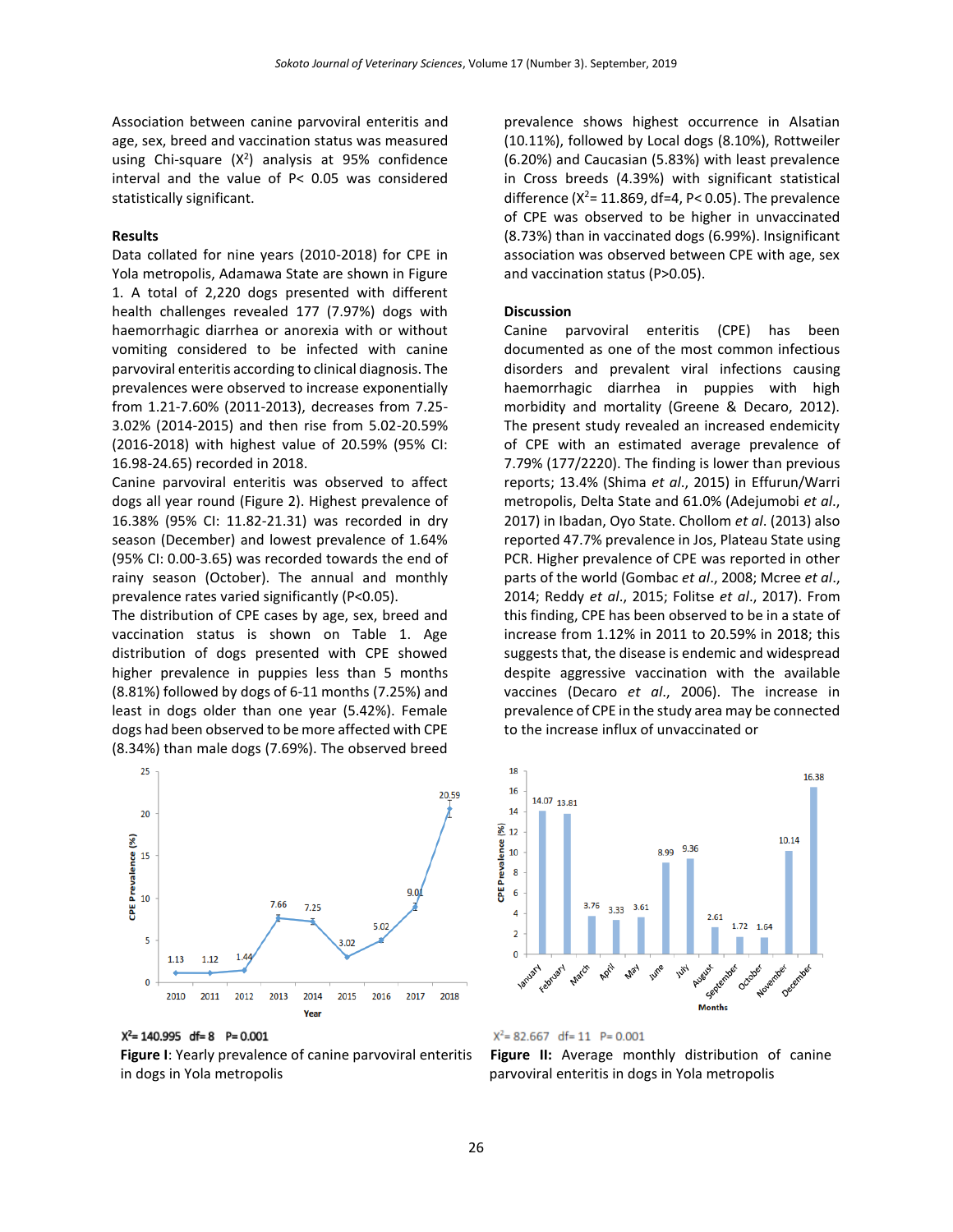| Variables                 | No of dogs | No infected | Prevalence (%) | 95% CI        | $X^2$  | P-value |
|---------------------------|------------|-------------|----------------|---------------|--------|---------|
|                           |            |             |                |               |        |         |
| Age (Months)              |            |             |                |               |        |         |
| < 5                       | 1272       | 112         | 8.81           | 7.36-10.51    | 3.538  | 0.170   |
| $6 - 11$                  | 745        | 54          | 7.25           | 5.53-6.33     |        |         |
| >12                       | 203        | 11          | 5.42           | 2.55-8.72     |        |         |
| Sex                       |            |             |                |               |        |         |
| Male                      | 1249       | 96          | 7.69           | $6.25 - 9.39$ | 0.320  | 0.572   |
| Female                    | 971        | 81          | 8.34           | 6.65-10.00    |        |         |
| <b>Breed</b>              |            |             |                |               |        |         |
| Local dogs                | 894        | 72          | 8.05           | 6.37-9.87     | 11.869 | 0.018   |
| Alsation                  | 752        | 76          | 10.11          | 8.08-12.47    |        |         |
| Caucasian                 | 103        | 6           | 5.83           | 1.19-10.78    |        |         |
| Rottweiler                | 129        | 8           | 6.20           | 2.44-10.79    |        |         |
| Cross breeds              | 342        | 15          | 4.39           | 2.34-6.67     |        |         |
| <b>Vaccination Status</b> |            |             |                |               |        |         |
| Vaccinated                | 972        | 68          | 6.99           | 5.48-8.70     | 2.250  | 0.134   |
| Unvaccinated              | 1248       | 109         | 8.73           | 7.07-10.41    |        |         |
| TOTAL                     | 2,220      | 177         | 7.97           | 6.85-9.05     |        |         |

**Table 1:** Distribution of dogs with CPE based on age, sex, breed and vaccination status

incompletely vaccinated exotic dogs more especially puppies from various part of the country. In the process, such dogs may harbour the virus and serve as a source of infection or transmission to susceptible ones. The inability of both public and private owned clinics to observe good sanitary practice of regular disinfection of premises, equipments and examination tables is also a factor and such infected and contaminated items may likely be a medium for other susceptible dogs to contact the infection (Greene & Decaro, 2012; Mylonakis *et al*., 2016).

Monthly distribution of CPE shows that the disease occurred almost all year round. The highest number of cases occurring in the dry season between the months of November and February and during rainy season between the months of June and July, with peaked value recorded in December. Similarly, lower number of cases were recorded between the months of March and May as well as August and October with minimum number of cases recorded in October. Similar pattern was also reported in other parts of Nigeria (Shima *et al*., 2015; Adejumobi *et al*., 2017). This result, however, contrasts the findings of Tagorti (2018) who reported higher number of cases between the months of September and November. Canine parvovirus being a non-enveloped virus has been reported to be resistant to environmental influences; hence, seasonal variations in the pattern of the disease may not be related to climate but rather to the breeding season of dogs (Greene & Decaro, 2012; Sharma *et al*., 2016). The persistence of CPE throughout the season points to the fact that more need to be done by veterinary personnel and dog owners in curbing this menace in this part of the country.

Regarding the age, this study highlighted that infection with CPE is more common in puppies less than 5 months old and this corroborates with the earlier findings (Shima *et al*., 2015; Adejumobi *et al*., 2017). Similar findings were also reported in other countries (Umar *et al*., 2015; Hassan *et al*., 2017; Folitse *et al*., 2017; Tagorti, 2018). It has been postulated that puppies obtained maternal antibodies from the bitch through colostrum which confers protection from CPE during their early phase of life. When the immune status of the bitch has been interfered with or there is improper vaccination protocol, this will consequently result into vaccine antigen neutralization and vaccine failure leading to outbreak of the disease (Singh *et al*., 2013; Umar *et al*., 2015).

With regard to sex, female dogs had higher prevalence than male. This agreed with the report of Umar *et al*. (2015) and Adejumobi *et al*. (2017) who reported female susceptibility of 58.5% and 52.0% respectively. However, the present study contrasts the reports of Shima *et al*. (2015); Folitse *et al*. (2017) and Tagorti (2018) who found male dogs to be more susceptible than female. There is no significant difference in exposure to infection with CPE in both sexes. We can thus hypothesize that exposure of dogs to the virus is not influenced by gender but that both sexes had equal chance of contracting the disease.

The present study shows that CPE is present in almost all breeds of dogs in the study area with significant statistical difference. The increased in susceptibility of local dogs (mongrel) to CPE as noted in this study indicates that the disease has gotten an emerging status and can be source of infection to other more susceptible exotic breeds (Reddy *et al*., 2015). The present finding contrast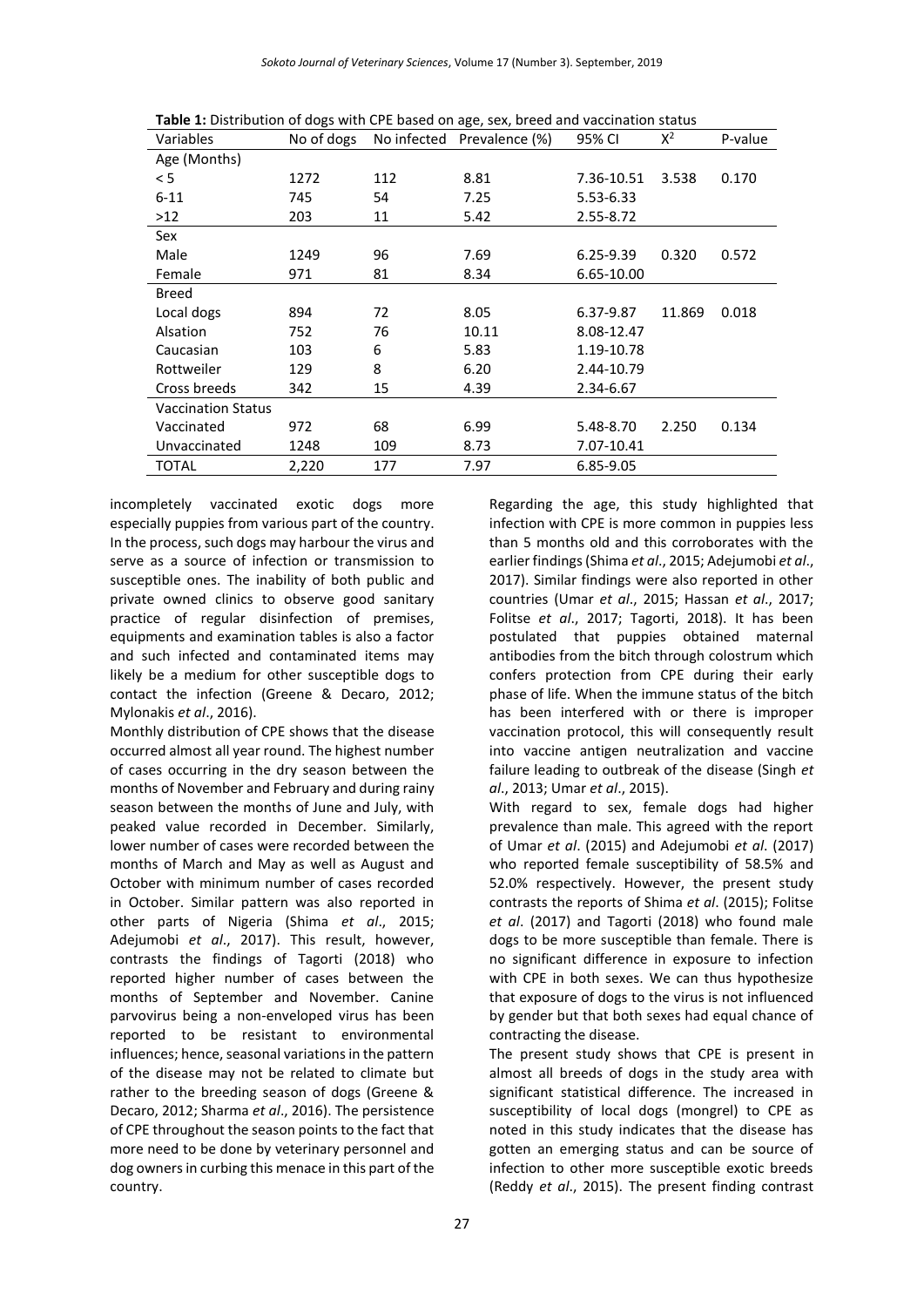earlier reports (Shima *et al*., 2015; Ogbu *et al*., 2016; Adejumobi *et al*., 2017) that postulated local breeds to be less susceptible to CPE.

The results of vaccination status indicated a higher percentage of positive cases in unvaccinated dogs than in vaccinated dogs. This corresponds with earlier reports (Shima *et al*., 2015; Ogbu *et al*., 2016; Folitse *et al*., 2017; Tagorti, 2018). The higher number of CPE cases observed in unvaccinated dogs suggests a known hypothesis that, local dogs are less susceptible to infection with CPE. Hence, the attention of most dog owners and veterinarian were geared towards protecting exotic breeds than the indigenous ones. The substantial percentage of CPE cases observed in vaccinated dogs suggests that, the dogs lack adequate protection from the virus. Ignorance on the part of dog owners to strictly observed routine vaccination, unavailability of vaccines, break in cold-chain that renders the vaccines inefficacious, improper handling and administration of the vaccines among other factors all played a role in the observed high prevalence (Decaro *et al*., 2007; Singh *et al*., 2013). The vaccination protocol being used in the study area make use of recombinant vaccine DHLPP (canine distemper, canine hepatitis, leptospirosis, canine parvovirus and parainfluenza virus), a foreign based vaccine which contains inactivated canine parvovirus and is administered at 5-6 weeks of age and two booster doses given at 2-4 weeks interval for adequate immune response. Inadequate vaccination dosages had been reported as a factor to high prevalence of CPE in vaccinated dogs as they were not adequately protected in life (Decaro *et al*., 2007; Shima *et al*., 2015).

The number of CPE cases reported in this study might have been higher, but due to inadequate record keeping in the government and private owned veterinary clinics, inappropriate reporting by private veterinarians and paraveterinarians, high cost of treatment, as well as grave prognosis of CPE cases might have resulted in its low documentation. It is pertinent to note that, true CPE prevalence value should involve faecal detection of the virus using rapid antigen detection kit and polymerase chain reaction (PCR), these tools were not engaged in this study. Therefore, our findings are likely to be at variance with true prevalence and should be interpreted with caution.

In conclusion, this study has demonstrated an all year round endemic and widespread nature of CPE in the study area. The susceptibility of local breeds (mongrel) to the infection indicates that the disease is emerging.

We therefore recommend the need for aggressive vaccination of dogs irrespective of breed; investigation into the potency of available DHLPPi vaccines currently used in the study area; and further studies to be carried out on detection of the virus in suspected dogs in the study area.

# **Acknowledgement**

The authors acknowledged the Divisional Veterinary Officer, Yola North for allowing us free access to the clinics record; and Mr. Philip Hassan Jalo of Intercountry Centre for Oral Health for Africa (ICOH) Jos, for statistical analysis of the data.

# **Conflicts of Interest**

The authors declare no conflicts of interest.

## **References**

- Adejumobi OA, Omotosho OO, Omobowale TO & Akinrinmade JF (2017). Retrospective study of the prevalence and pattern of parvoviral enteritis presented at the Veterinary Teaching Hospital, University of Ibadan, Nigeria. *European Journal of Pharmaceutical and Medical Research*, **4**(3): 109-113.
- Apaa TT, Daly JM & Tarlinton RE (2016). Canine parvovirus (CPV-2) variants circulating in Nigerian dogs. *Veterinary Record*, doi:10.1136/vetreco-2016-000198.
- Chollom SC, Fyaktu EJ, Okwori AEJ, Agada GOA, Hashimu G, Akele RY, Voumangai EI, Dashe T & Egah DZ (2013). Molecular detection of canine parvovirus in Jos, Nigeria. *Journal of Veterinary Medicine and Animal Health*, **5**(2): 57-59.
- Decaro N, Desario C, Addie DD, Martella V, Vieira MJ, Elia G, Zicola A, Davis C, Thompson G, Thiry E & Truyen U (2007). Molecular epidemiology of canine parvovirus, Europe. *Emerging Infectious Diseases*, **13**(8): 1222-1224.
- Decaro N, Martella V, Desario C, Bellacicco AL, Camero M, Manna L & Buonavogolia C (2006). First detection of canine parvovirus type 2c in pups with haemorrhagic enteritis in Spain. *Journal of Medicine, Infectious Diseases*, *Veterinary Public Health*, **53**(2): 468-472.
- Folitse RD, Kodie DO, Amemor E, Dei D, Tasiame W, Burimuah V & Emikpe BO (2017). Detection of canine parvovirus antigen in dogs in Kumasi, Ghana. *African Journal of Infectious Disease*, **12**(1): 28-32
- Gberindyer FA, Abatan MO, Apaa TT & Tion TM (2017). Drugs prescription pattern in dogs diagnosed with parvovirus enteritis in some veterinary clinics in Nigeria. *Nigerian Veterinary Journal*, **38**(3): 250- 259.